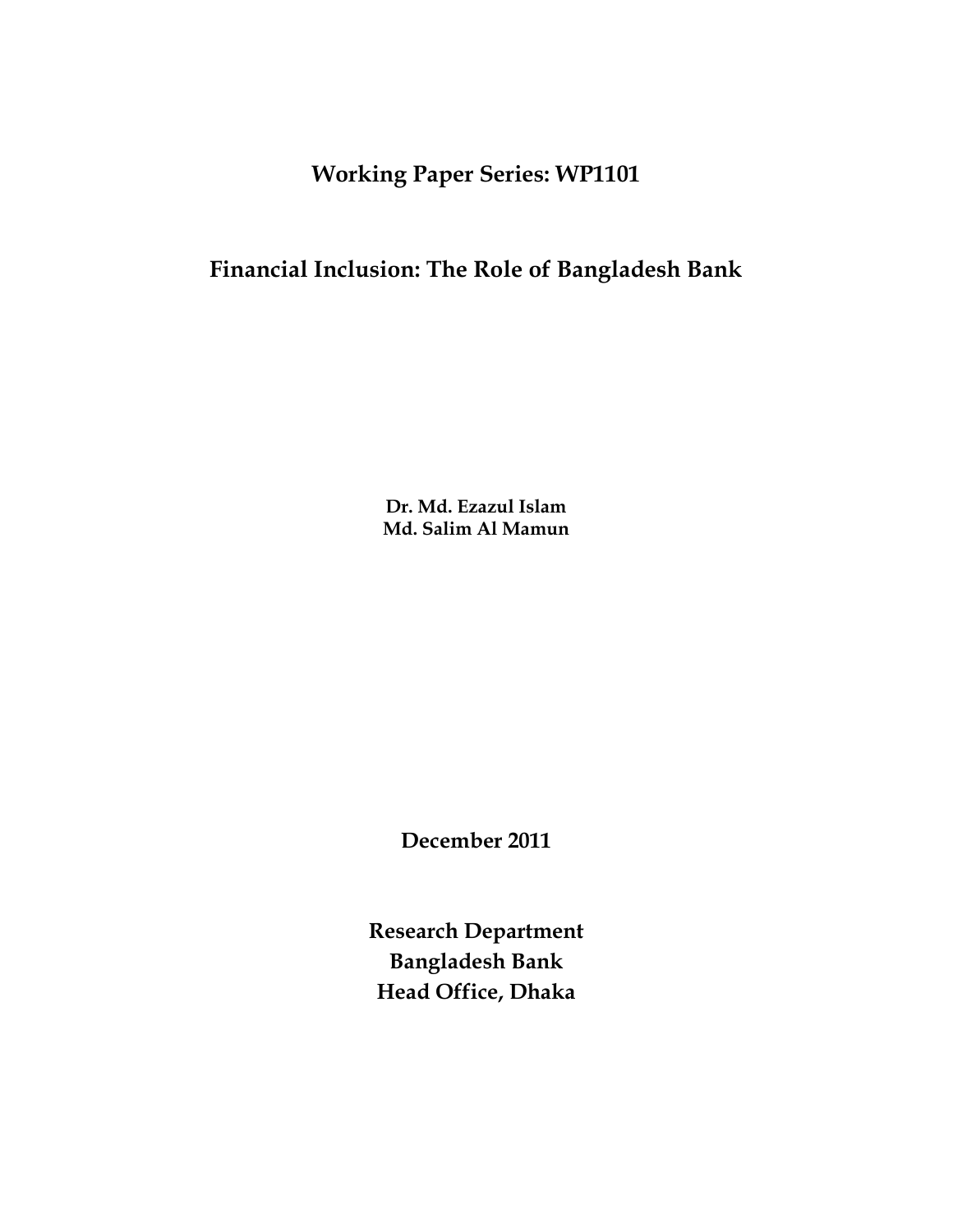## **Financial Inclusion: The Role of Bangladesh Bank**

**-Dr. Md. Ezazul Islam\* -Md. Salim Al Mamun**

#### **Introduction**

Financial inclusion has emerged as a tool to achieve inclusive growth for poverty reduction since 2005, a year that the UN has declared International Microcredit Year. Studies (King *et. al*, 1993; Beck *et. al*, 2000, 2004; Levine, 2005 and Demirgüc-Kunt *et. al*, 2008) indicate that a positive correlation exists between financial development and economic growth. Current development theories suggest that greater financial inclusion can have a positive impact on the lives of the poor.

Financial exclusion refers to the lack of access to financial services. It limits opportunities for employment and enterprise development and imposes a premium on the cost of basic services. Financial exclusion thus makes it difficult to reduce inequalities and alleviate poverty. Beck *et. al* (2008) finds that financial exclusion is a barrier to economic development. Financially excluded populations include marginal farmers, landless labors, unorganized enterprises, urban slum dwellers, migrants, senior citizens and women. Financial inclusion is thus a high priority policy goal for developing and developed countries in order to ensure stable and equitable economic growth.

#### **1.1 Definitions/Concepts**

l

1.1.1 While the need to promote financial inclusion has received global importance, a consensus has not been reached on the definition of financial inclusion. The provision of financial services from banks is sometimes referred to as financial inclusion, but financial inclusion actually refers to a broader concept.

<sup>\*</sup> The authors are respectively Deputy General Manager and Joint Director, Research Department, Bangladesh Bank. The authors would like to thank Dr. Md. Akhtaruzzaman, Economic Advisor, Bangladesh Bank and Dr. Hassan Zaman, Senior Economic Advisor to Governor, Bangladesh Bank for their valuable suggestions and comments for improving the paper. The views expressed in this paper are authors' own and do not reflect that of the Bangladesh Bank.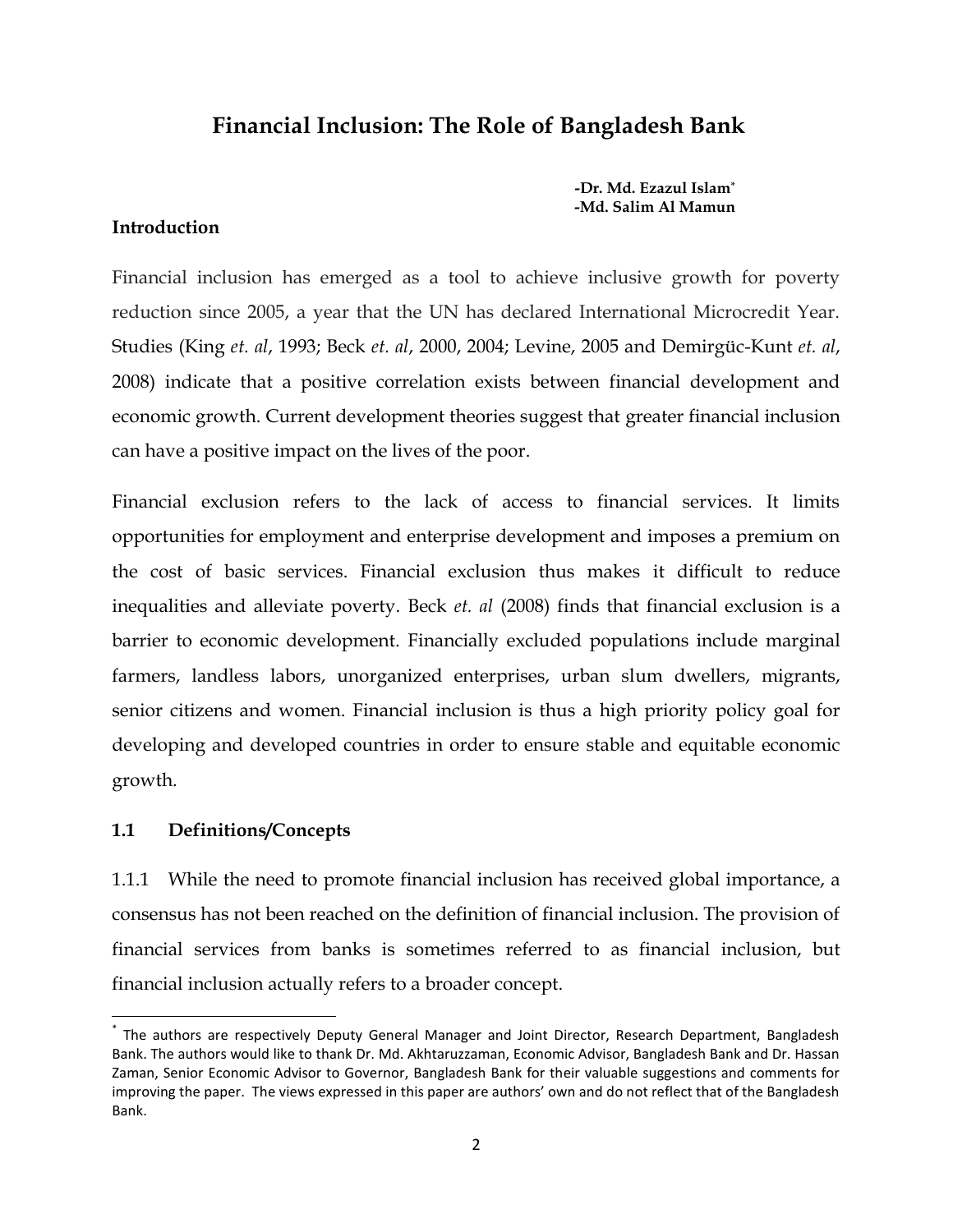1.1.2 United Nations (2006), in its blue book titled "Building Inclusive Financial Sectors for Development", defines financial inclusion as the "access to the range of financial services at a reasonable cost for the bankable people and farms". Basic financial services include savings, short and long-term credit, leasing and factoring, mortgages, insurance, pensions, payments, local money transfers and international remittances. Rangarajan Committee (2006) defines financial inclusion as the "process of ensuring access to financial services and timely and adequate credit for low income people at an acceptable cost". An inclusive financial system thus has to provide access to an extended range of services to the poor.

1.1.3 Financial inclusion also refers to the ability of individuals to access appropriate financial products and services (House of Commons Treasury Committee, 2006). An understanding of appropriate financial products and services includes financial awareness, knowledge about banks and banking channels, facilities provided by the banks and advantages of using the banking channel. The Center for Financial Inclusion (CFI), an affiliate of US-based nonprofit ACCION International, argues that quality financial services in a full inclusive financial system would be provided at affordable prices, in a convenient manner, and with dignity for the clients. Mainstream providers considered as officially regulated and supervised entities provide quality products developing capacity and usage of financial services reflected in the perfect financial inclusive system (European Commission's Report, 2008).

1.1.4 Rahman (2009) defines financial inclusion in Bangladesh as access to financial services from officially regulated and supervised entities in which banks and financial institutions are licensed by the Bangladesh Bank, MFIs by the Microcredit Regulatory Authority (MRA), registered cooperatives by the Department of Cooperatives; and official entities themselves including post offices and National Savings Directorate. Microfinance activities in Bangladesh, pioneered by Nobel laureate Dr. Yunus and replicated extensively worldwide, have been expanding the access of financial inclusion.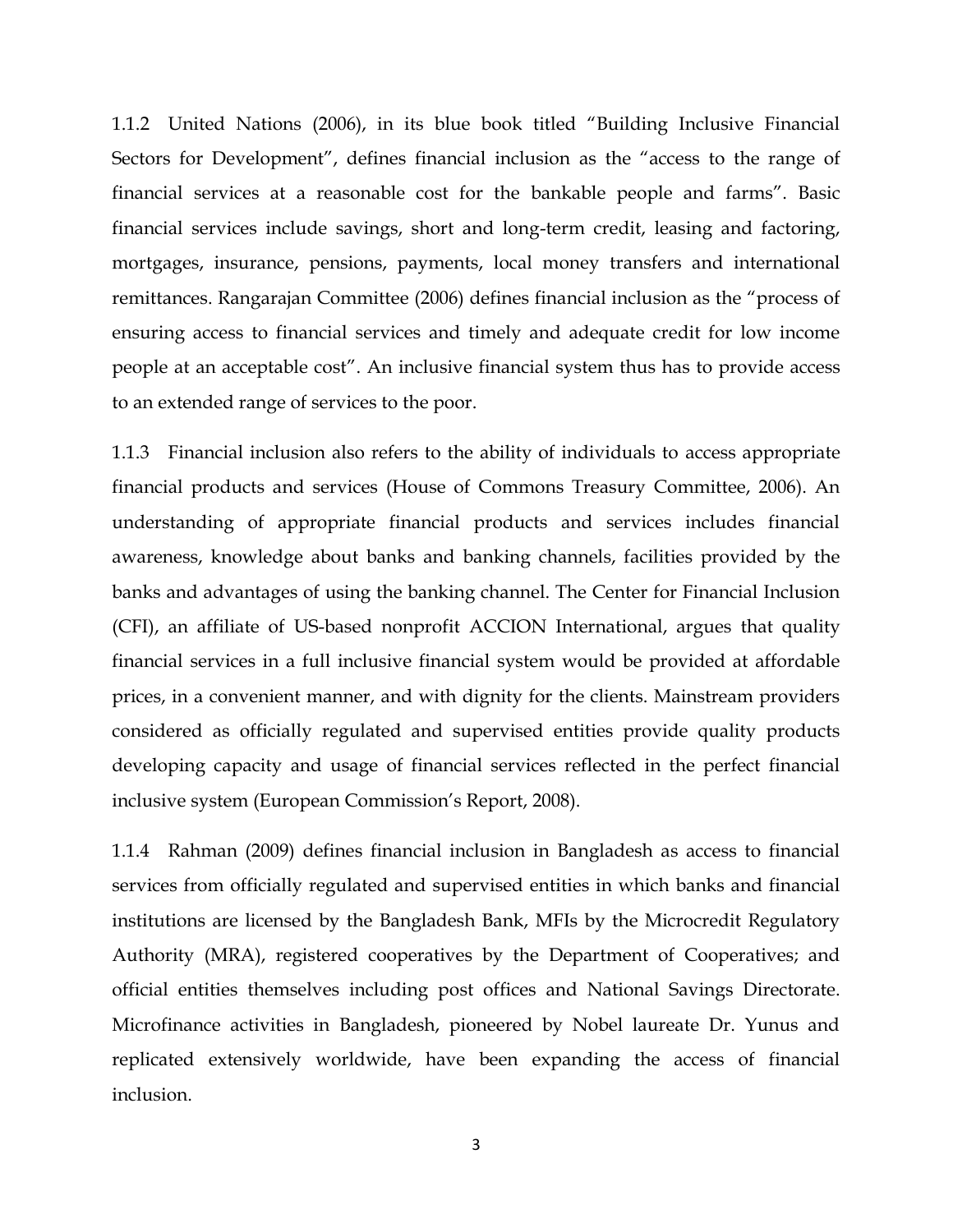1.1.5 Thus, the definitions of financial inclusion indicate that appropriate financial inclusion is multidimensional in nature offering quality financial services in a convenient way, extending access to all segments of the population and providing equal opportunities and reducing inequalities in an economy.

#### **1.2 Various criteria to measure the status of financial inclusion**

1.2.1 Studies (Mehrotra et. al 2009, Sarma, et. al 2010, and United Nation, 2006) use various criteria to measure the status of financial inclusion in an economy such as (i) outreach dimension and (ii) actual usage dimension. In terms of outreach dimension, there are two types of indicators: geographical penetration (number of bank branches or ATMs per 1000 square kilometers) and demographic penetration (number of bank branches or ATMs per 100000 people). More bank branches and ATMs per 1,000 square kilometers indicates smaller distances to nearest physical bank outlets and easier geographical access. Demographic penetration measures the average number of people served by each bank branch or ATM. Higher numbers imply that there are fewer clients per branch or ATM and also indicate easier access to bank"s services. Sarma *et al.* (2010) constructed a multidimensional index for measuring the degree of financial inclusion that includes information on bank penetration, availability of banking services and usage of the banking system. Demirgüc-Kunt *et. al* (2008) also compiled demographic and geographic penetration data on access of general banking branches or ATM booths.

1.2.2 In terms of actual usage dimension the indicators are (i) number of loan accounts per 1000 people (ii) number of deposit accounts per 1000 people. These indicators measure the use of banking services/access to financial services. Another frequently used indicator of usage is the ratio of deposits/GDP or credit/GDP or (deposit + credit)/GDP. The measurement of financial inclusion depends on the level of development of a country and varies across countries/regions.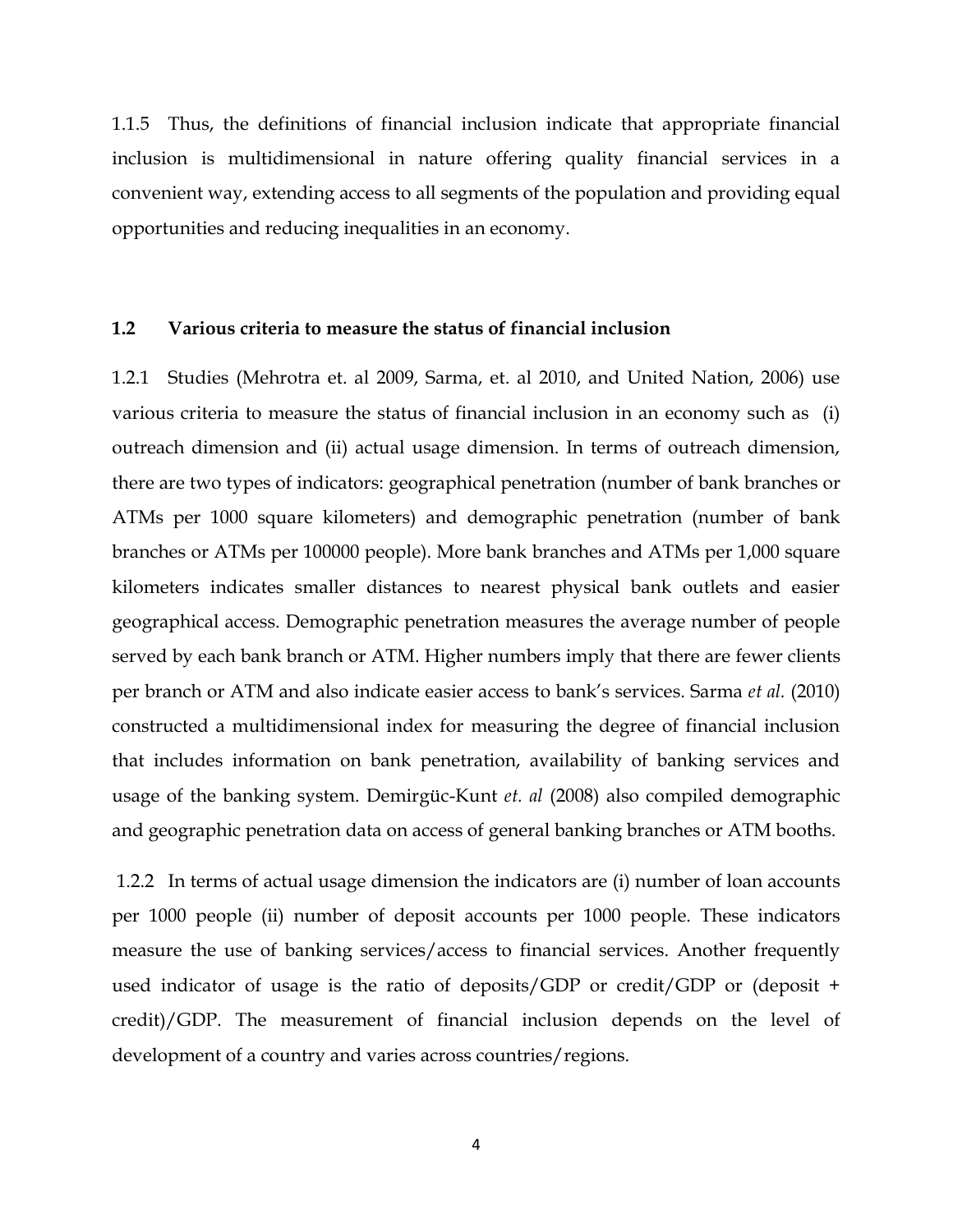1.2.3 In Bangladesh, as in other developing countries, indicators are measured in terms of outreach and actual usage dimensions. According to Rahman (2009), we also measure overall financial inclusion for Bangladesh. Bangladesh and an inclusive financial system may consider the following institutions in measuring access to financial services (Rahman, 2009):

- i) Banks and financial institutions supervised by the BB;
- ii) MFIs supervised by the Microcredit Regulatory Authority (MRA);
- iii) Credit cooperatives supervised by the registrar of cooperative societies;
- iv) Insurance companies supervised by Insurance Regulatory Authority
- v) Capital market institutions like investment banks, merchant banks, stock exchanges supervised by the Securities and Exchange Commission;
- vi) Post offices under the Post Office Department of the government offering savings, money transfer and insurance services; bureaus of National Savings Directorate of the government issuing government savings instruments.

1.2.4 Insurance companies and capital market institutions are not the primary sources of clientele information for deposit-taking financial services; therefore, these need not to be included in measuring the extent of inclusion.

1.2.5 A comprehensive primary measure of financial inclusion is, therefore, the coverage of deposit services which is measured by the number of deposit accounts/clients/members in deposit schemes in banks, MFIs, post offices as percentage of total population. The coverage of credit services is another benchmark in measuring the extent of inclusion, expressed in terms of gaps, exclusions and barriers in access to financial services.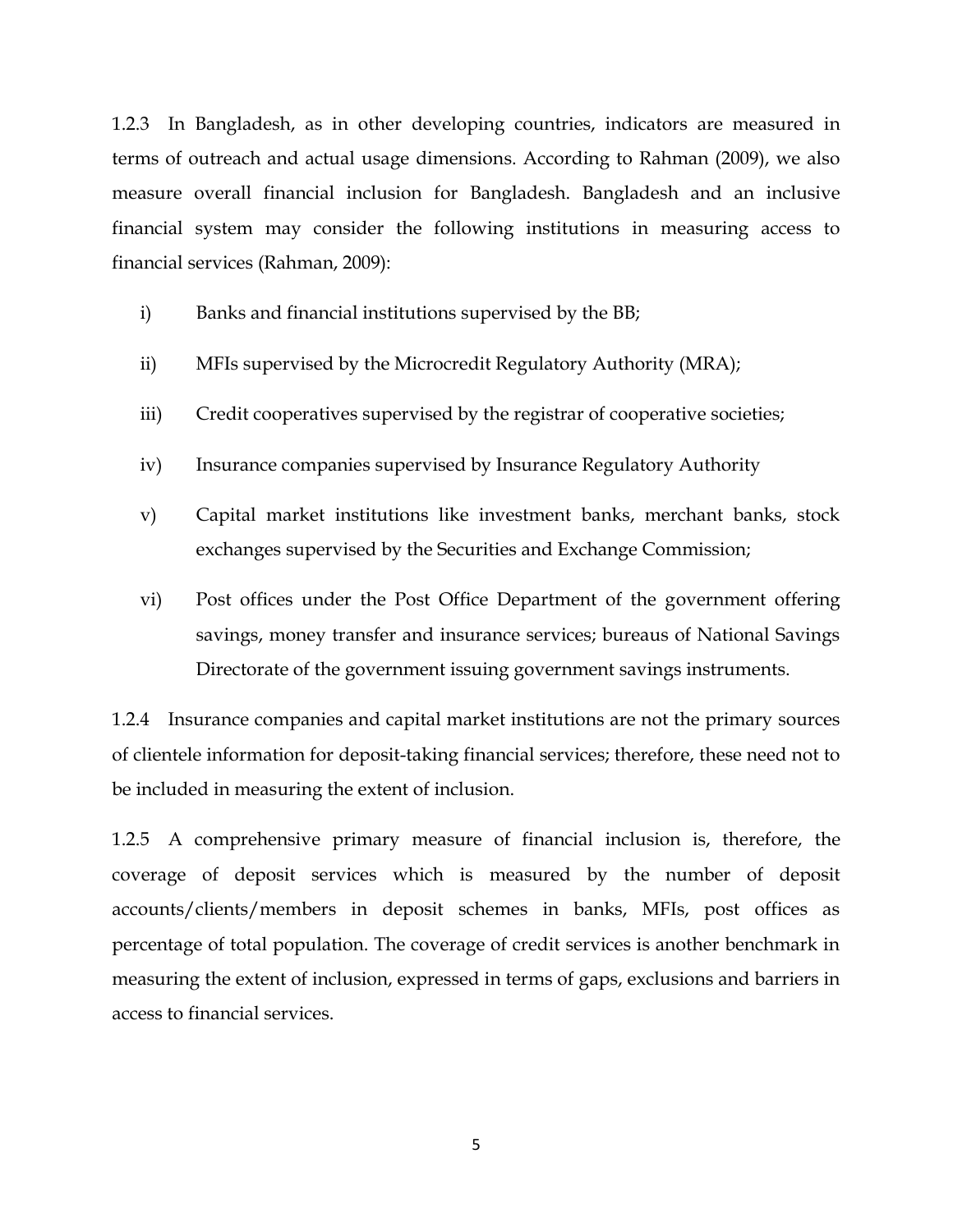#### **1.3 Importance/Benefits**

1.3.1 Access to credit in the formal sector may also open up entrepreneurship opportunities for low income populations and increase the scope for investment.

1.3.2 Linkages with the formal financial sector enable clients to access different credit, savings and insurance products with soft conditions provided by regulated institutions. In terms of cost, easy access to the formal financial sector reduces the growth of informal sector credit provided by moneylenders which can often be expensive and exploitive.

1.3.3 An account can be used for multiple purposes including making payments for essential utilities, receiving benefits from government programs; therefore contributing to financial deepening.

1.3.4 Studies suggest that access to financial services allows the poor to save money safely outside their homes, prevents the concentration of economic power with a few individuals and helps to mitigate the risks that the poor face as a result of economic shocks or natural calamities (Mehrotra *et. al,* 2009).

# **2. The Status of the Overall Financial Inclusion in Bangladesh Access to Bank**

2.1 Geographical penetration indicates that number of bank branch per 1000 square kilometer increased from 44.24 in 2005 to 53.34 in 2010. Number of ATM booth per 1000 square kilometer increased tremendously from 0.82 in 2005 to 14.43 in 2010 (Chart 1). In term of demographic penetration, number of branches per 100,000 populations increased from 4.67 in 2005 to 5.28 in 2010. Number of ATM per 100,000 populations increased from 0.09 in 2005 to 1.43 in 2010 (Chart 2). Trend in geographical and demographic penetration indicates that access to banking is increasing overtime in Bangladesh.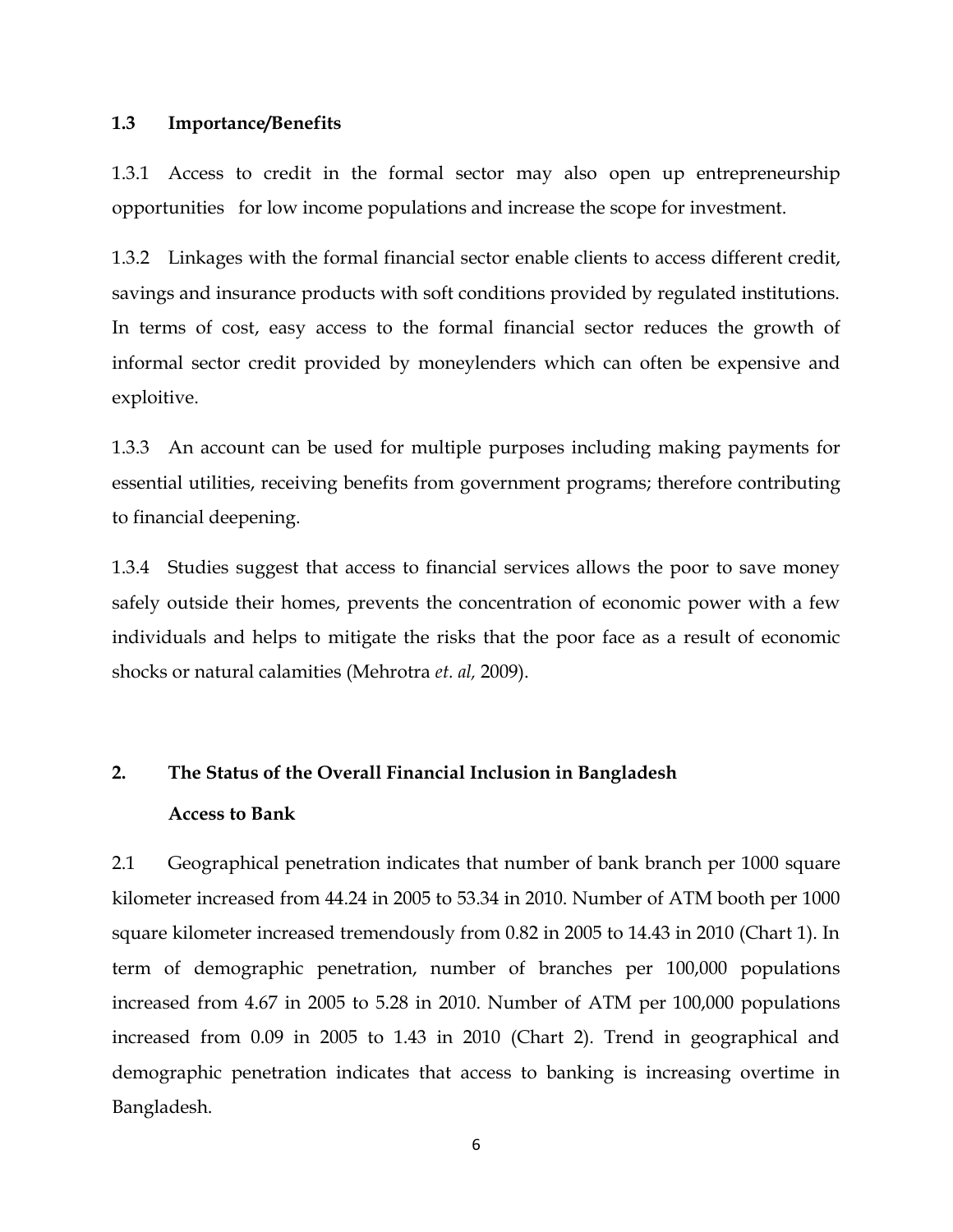

2.2 Access to banking in rural areas in terms of bank branch expansion, number of deposit a/c, number of credit a/c was quite impressive during 2005-2010. Recent data show that in rural areas total rural bank branch grew, on average, about 3.39 percent during 2005-2010 as against the 4.75 percent growth in urban areas during the same period. Number of deposit account grew by 11.91 percent in rural areas between 2005 and 2010 while the same was 7.82 percent in urban areas during the same period. Number of credit account during the same period increased, on an average of 0.54 percent in rural areas as against 4.41 percent in urban areas during 2005-2010.



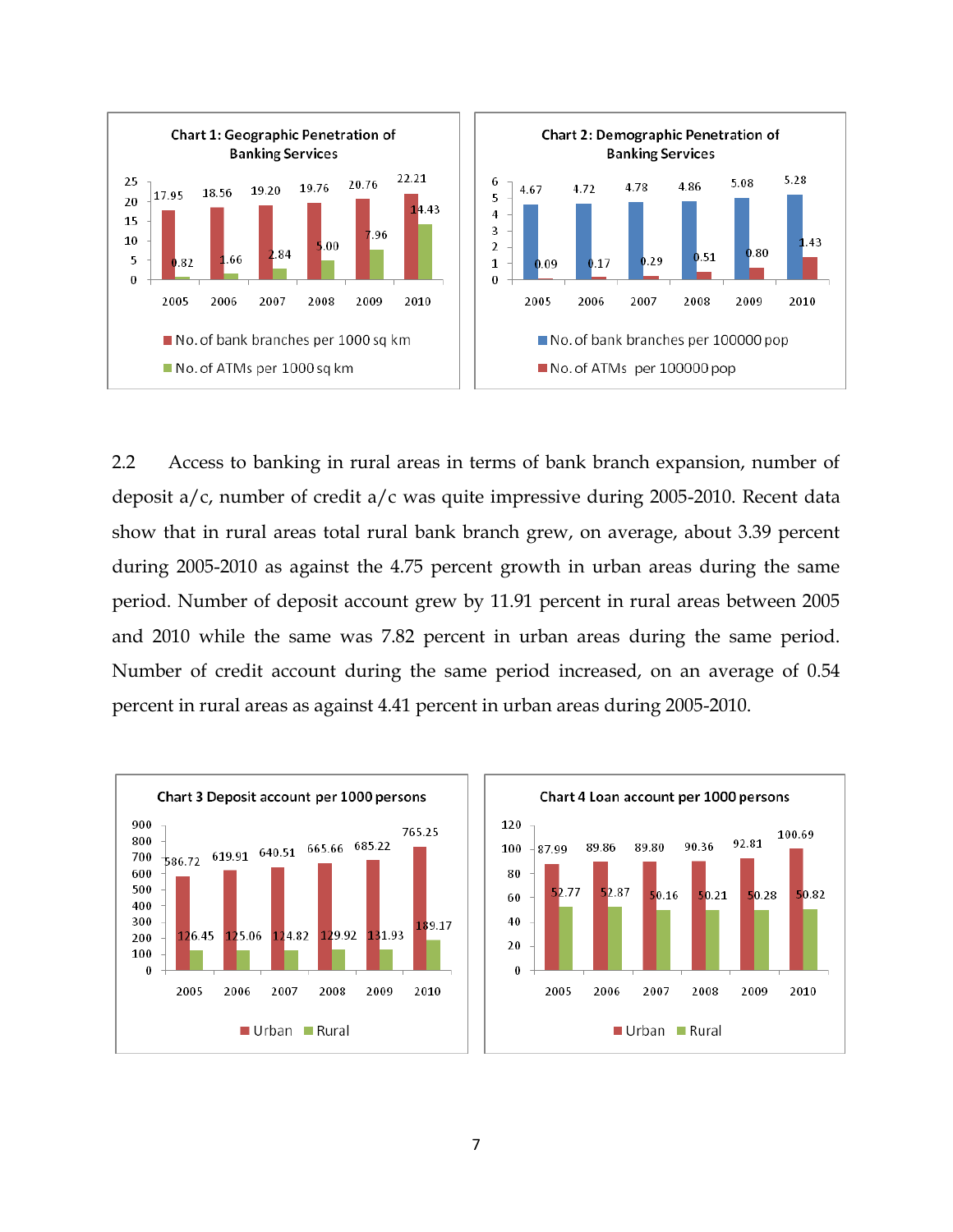2.3 In the rural areas, number of deposit account per 1,000 persons was 126.45 in 2005 which grew to 189.17 in 2010, while number of loan account decreased from 52.77 in 2005 to 50.82 in 2010 (Chart 3 and 4).



2.4 Number of deposit and loan account per 1000 population were 241.52 and 61.57 respectively in 2005 which increased to 333.19 and 63.29 respectively in 2010 (Chart 7). The ratio of deposit-GDP increased from 42 percent in 2005 to 53 percent in 2010 while loan-GDP ratio increased from 32 percent in 2005 to 43 percent in 2010 (Chart 5 and 6).

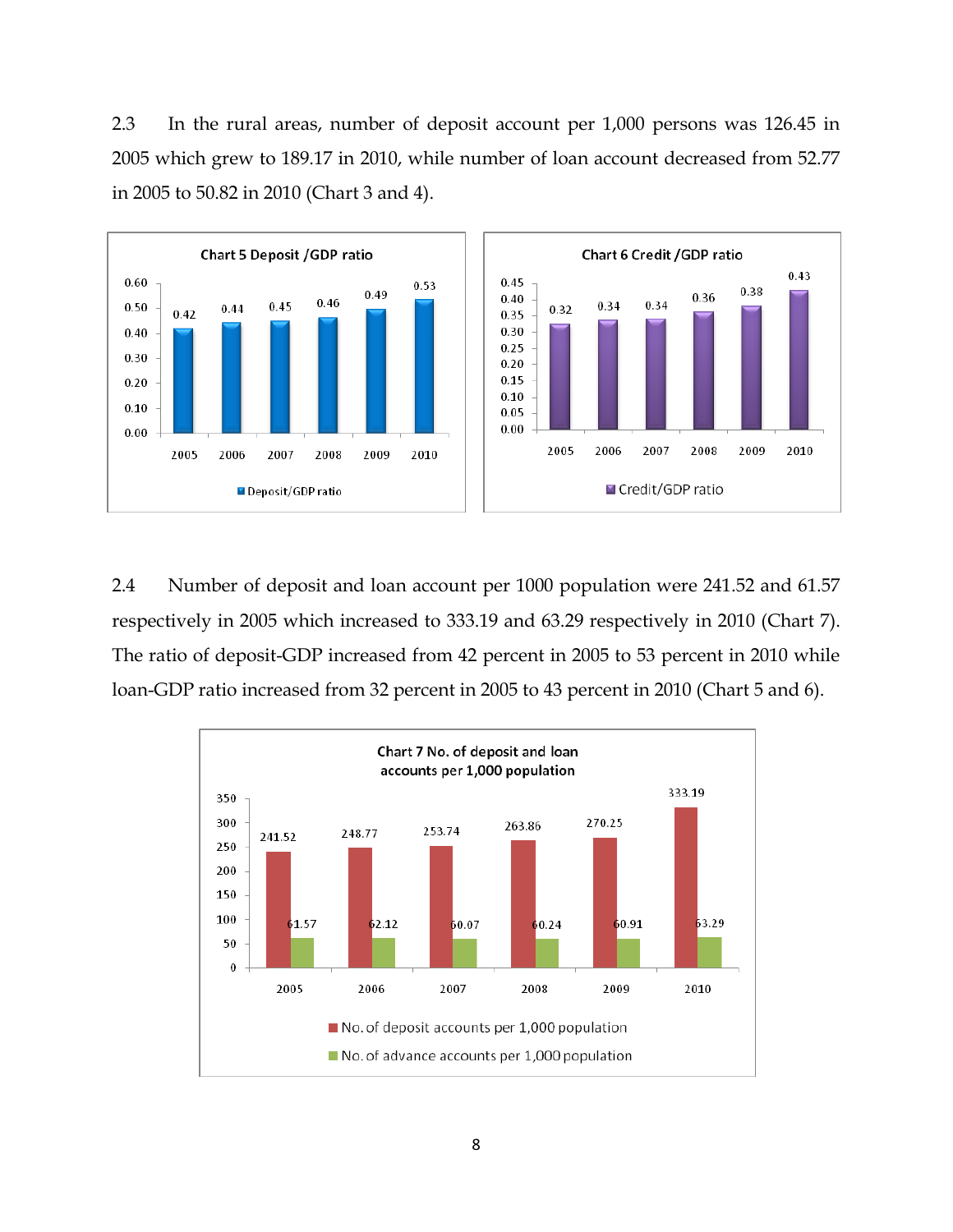#### **Outreach by Micro Finance Institutions**

2.5 Access to finance by MFIs is remarkable in Bangladesh. Latest data provided by MRA indicate that 550 MFIs operated 17 863 branch throughout the country (mostly in rural area) in June 2011. In June 2011, MFIs have 25.81 million clients of whom 18.45 million clients are women. Total outstanding savings mobilized by MFIs went to Taka 62.86 billion at the end of June 2011 which was Taka 27.53 billion in June 2007. Total loan disbursement stood at Taka 174.91 billion at the end of June 2011 which was Taka 86.95 billion at the end of June 2007 (Chart 8).



2.6 Geographical penetration measured by branch per 1000 square kilometer stood at 123.56 branches at the end of June 2011 up from 93.43 at end June 2007. Population penetration indicates that 9.61 branches served per 100,000 populations in June 2007 which increased to 12.08 branches in June 2011 (Chart 9).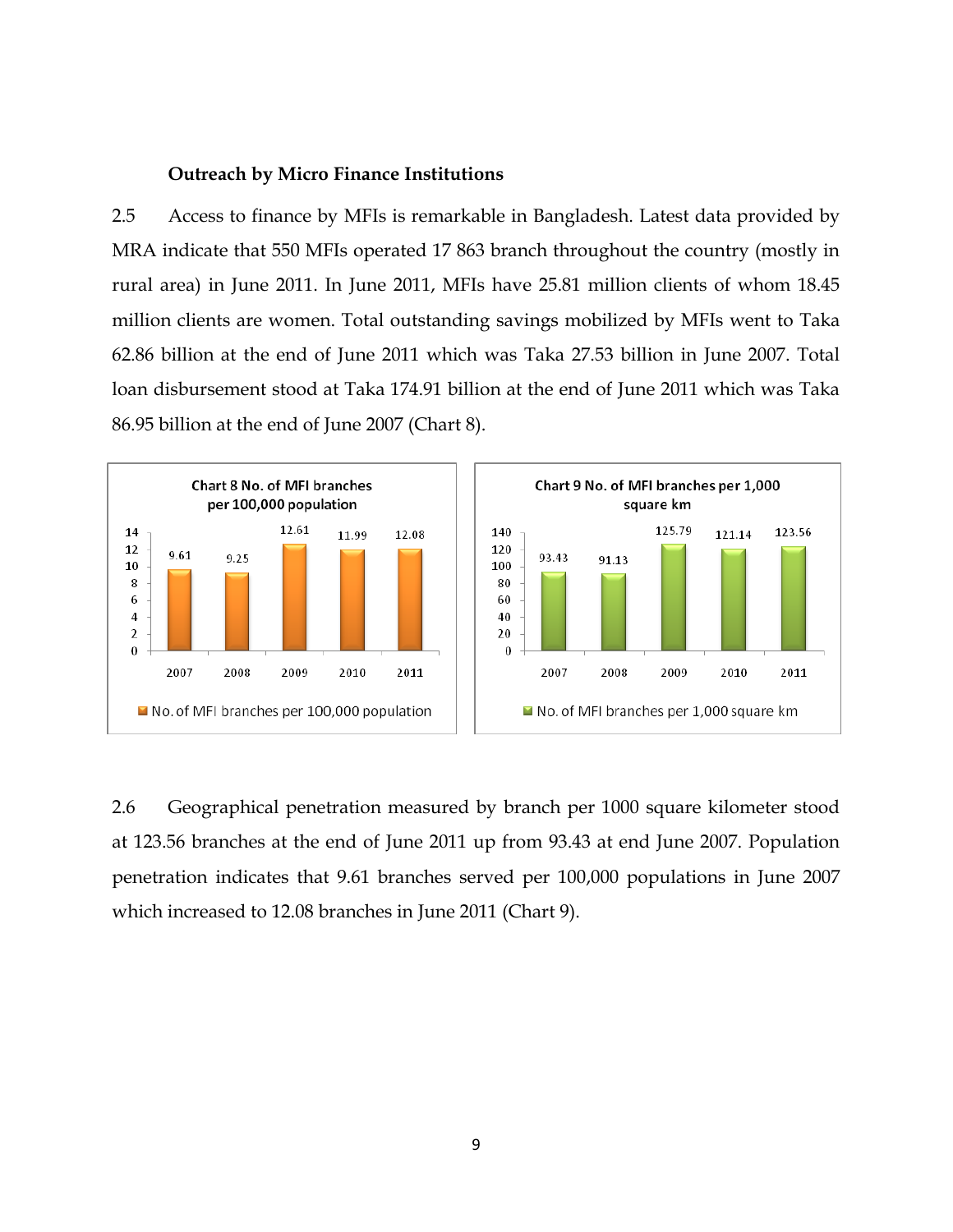#### **Overall Financial Inclusion**

2.7 Rate of overall financial inclusion is increasing in modest pace. The overall financial rate is given in Table-1. It is observed that financial inclusion as percentage of total population increased from 39.76 percent in 2004 to 56.42 percent in 2010. In terms of adult population, it increased from 65.33 percent in 2004 to 87.23 percent in 2010 due to opening a significant number of 10 Taka account in the last two years.

| Year | Adult<br>Population<br>(millions) | Total<br>population<br>(millions) | Population<br>per bank<br>branch (in<br>number) | Number of<br>bank<br>deposit<br>A/Cs<br>(millions) | Deposit<br>$A/Cs$ as %<br>of adult<br>population | Number of<br>members<br>in MFIs<br>(millions) | <b>MFI</b><br>members<br>as % of<br>adult<br>population | Number of<br>members in<br>cooperatives<br>(millions) | Cooperative<br>members as<br>% of adult<br>population | Financial<br>inclusion<br>as % of<br>adult | Financial<br>inclusion<br>as % of<br>total<br>Population Population |
|------|-----------------------------------|-----------------------------------|-------------------------------------------------|----------------------------------------------------|--------------------------------------------------|-----------------------------------------------|---------------------------------------------------------|-------------------------------------------------------|-------------------------------------------------------|--------------------------------------------|---------------------------------------------------------------------|
| 1999 | 73.16                             | 111.46                            | 18669                                           | 27.30                                              | 37.32                                            |                                               |                                                         |                                                       |                                                       |                                            |                                                                     |
| 2000 | 75.16                             | 111.46                            | 18347                                           | 28.40                                              | 37.79                                            |                                               |                                                         |                                                       |                                                       |                                            |                                                                     |
| 2001 | 77.18                             | 123.15                            | 19886                                           | 30.10                                              | 39.00                                            |                                               |                                                         | 7.65                                                  | 9.91                                                  |                                            |                                                                     |
| 2002 | 79.59                             | 129.25                            | 20753                                           | 30.90                                              | 38.82                                            |                                               |                                                         | 7.67                                                  | 9.64                                                  |                                            |                                                                     |
| 2003 | 80.80                             | 133.40                            | 21406                                           | 31.30                                              | 38.73                                            | 14.63                                         | 18.11                                                   | 7.57                                                  | 9.37                                                  | 66.21                                      | 40.10                                                               |
| 2004 | 82.25                             | 135.20                            | 21443                                           | 31.60                                              | 38.42                                            | 14.40                                         | 17.51                                                   | 7.76                                                  | 9.43                                                  | 65.36                                      | 39.76                                                               |
| 2005 | 83.80                             | 137.00                            | 21420                                           | 33.10                                              | 39.50                                            | 18.82                                         | 22.46                                                   | 7.92                                                  | 9.45                                                  | 71.41                                      | 43.68                                                               |
| 2006 | 84.60                             | 138.80                            | 21171                                           | 34.50                                              | 40.78                                            | 22.89                                         | 26.95                                                   | 8.03                                                  | 9.45                                                  | 77.33                                      | 47.13                                                               |
| 2007 | 87.08                             | 140.60                            | 20320                                           | 35.70                                              | 42.02                                            | 20.83                                         | 24.52                                                   | 8.22                                                  | 9.68                                                  | 74.36                                      | 46.05                                                               |
| 2008 | 89.62                             | 142.40                            | 20566                                           | 37.60                                              | 43.83                                            | 23.53                                         | 24.36                                                   | 8.44                                                  | 9.84                                                  | 77.63                                      | 48.86                                                               |
| 2009 | 92.24                             | 144.20                            | 19681                                           | 38.97                                              | 42.25                                            | 24.90                                         | 26.99                                                   | 8.64                                                  | 9.37                                                  | 78.61                                      | 50.28                                                               |
| 2010 | 94.50                             | 146.10                            | 18947                                           | 48.68                                              | 51.51                                            | 24.94                                         | 26.39                                                   | 8.81                                                  | 9.32                                                  | 87.23                                      | 56.42                                                               |

**Table 1: Status of Financial Inclusion in Bangladesh**

Source: Rahman (2009b), Microcredit Regulatory Authority, Bangladesh Bureau of Statistics, and Scheduled Bank Statistics, Bangladesh Bank.

#### **Trend in technology adoption in banking services**

2.8 In order to provide banking service at lower cost and at shorter time to remote area, Banks have adopted various modern technology viz. installation of ATM, POS, introducing credit card and debit card, uses of mobile phone, internet banking, on line banking and tele-banking. It is observed that mobile banking is the potent instrument for increasing outreach and mobile phone is an ideal platform to increase of outreach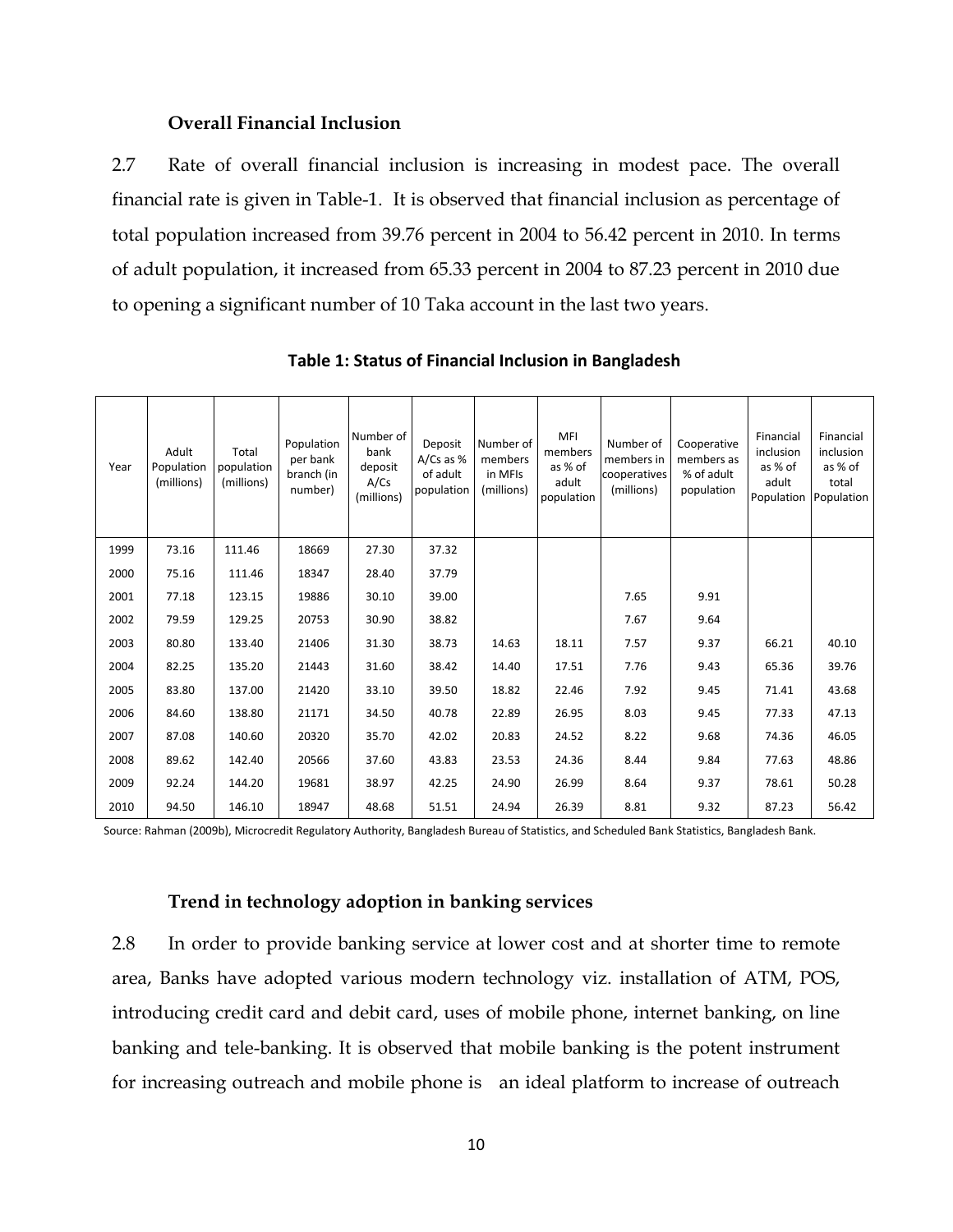of financial services to the rural population as their penetration is already large and growing (Mehrota, *et. al,* 2009). Recent survey data show that adoption of modern technology in banking services is impressive (Chart 10 and 11). Number of ATM booth increased from 118 in 2005 to 2855 at end June 2011. Number of POS also increased immensely from 3121 in 2005 to 17183 in June 2011. Number of debit and credit card clients increased from 0.11 million and 0.15 million in 2005 to 6.0 million and 0.61 million in June 2011 respectively. Number of mobile banking clients grew by about 62.0 percent to 0.21 million in June 2011. Out of 47 banks, 38 banks use modern facilities i.e., internet banking, online banking and tele-banking.



2.9 Recent trend of mobile banking indicates that financial inclusion is scaling up in Bangladesh especially in rural area where no bank branch is available. Recent data show that number of mobile phone subscribers and tele-density have been increasing substantially overtime creating an opportunity for banks and MFIs to use the mobile technology in the financial services and serve unbanked people with lower costs specially in the rural areas (Chart 12 and 13).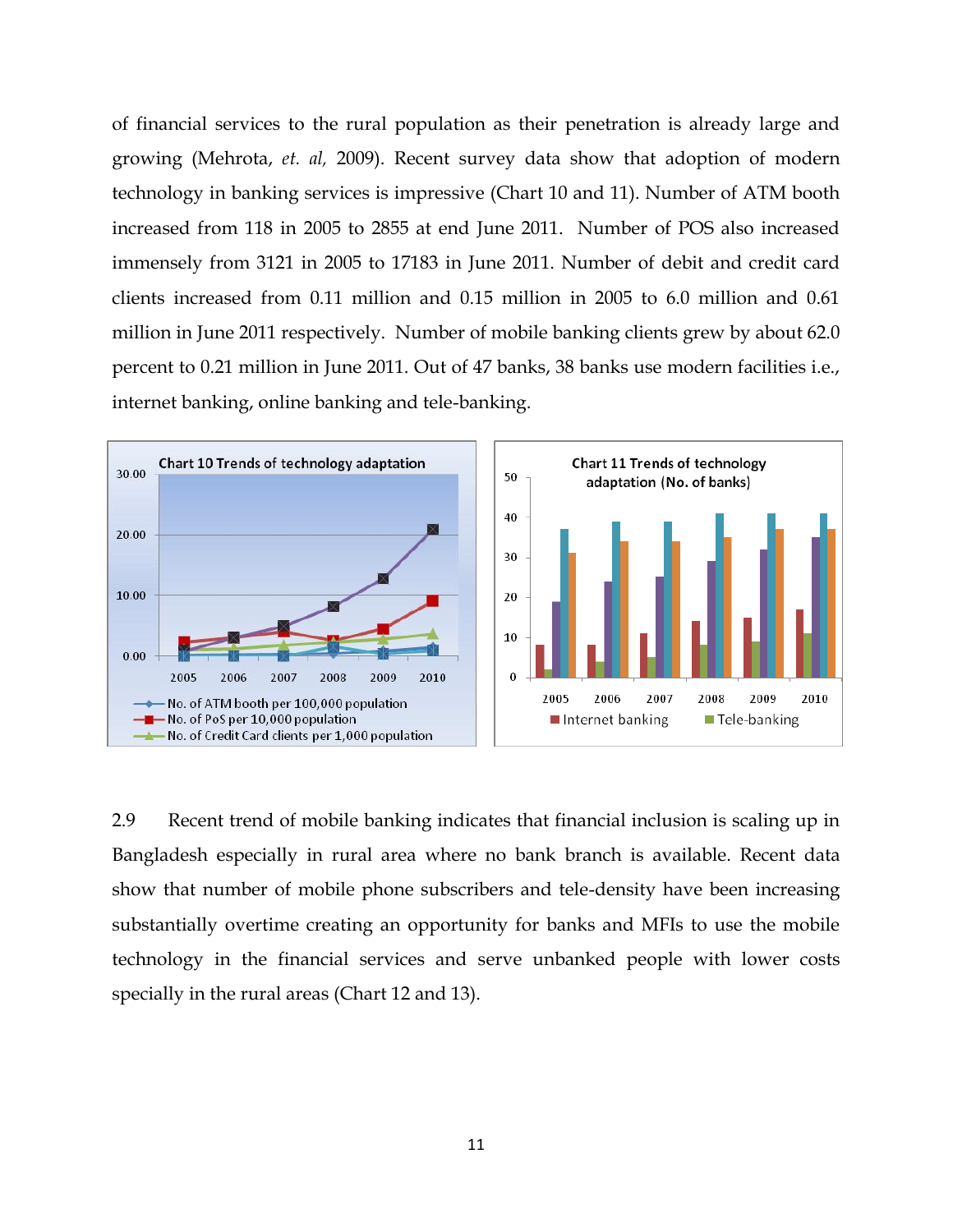

### **Recent survey findings**

2.10 Institute of Microfinance (InM) conducted a survey on "Access to financial services in Bangladesh" in 2011 covering nearly 9000 households in 63 districts except Rangamati. The main findings of the survey are that the aggregate access to any financial services stood at 76.77 percent of which access to formal services is about 37 percent and access to quasi formal ( MFIs and co-operatives) is about 43 percent (Chart 14). Another finding of the survey shows that there is a significant market overlapping both in formal and quasi formal market (Table 1).

| Table 1: Market overlapping of financial services           |        |  |  |  |  |  |  |  |
|-------------------------------------------------------------|--------|--|--|--|--|--|--|--|
| Formal market only                                          | 20.07% |  |  |  |  |  |  |  |
| Quasi formal only                                           | 23.79% |  |  |  |  |  |  |  |
| Informal only                                               | 5.60%  |  |  |  |  |  |  |  |
| Both formal and quasi formal                                | 6.72%  |  |  |  |  |  |  |  |
| Both formal and informal                                    | 6.87%  |  |  |  |  |  |  |  |
| Quasi formal and informal                                   | 9.37%  |  |  |  |  |  |  |  |
| All market                                                  | 3.35%  |  |  |  |  |  |  |  |
| Don't access                                                | 23.23% |  |  |  |  |  |  |  |
| Source: Khalily et AL(2011) Access to financial services in |        |  |  |  |  |  |  |  |



Source: Khalily et. Al (2011). Access to financial services in Bangladesh. Institute of Microfinance (InM).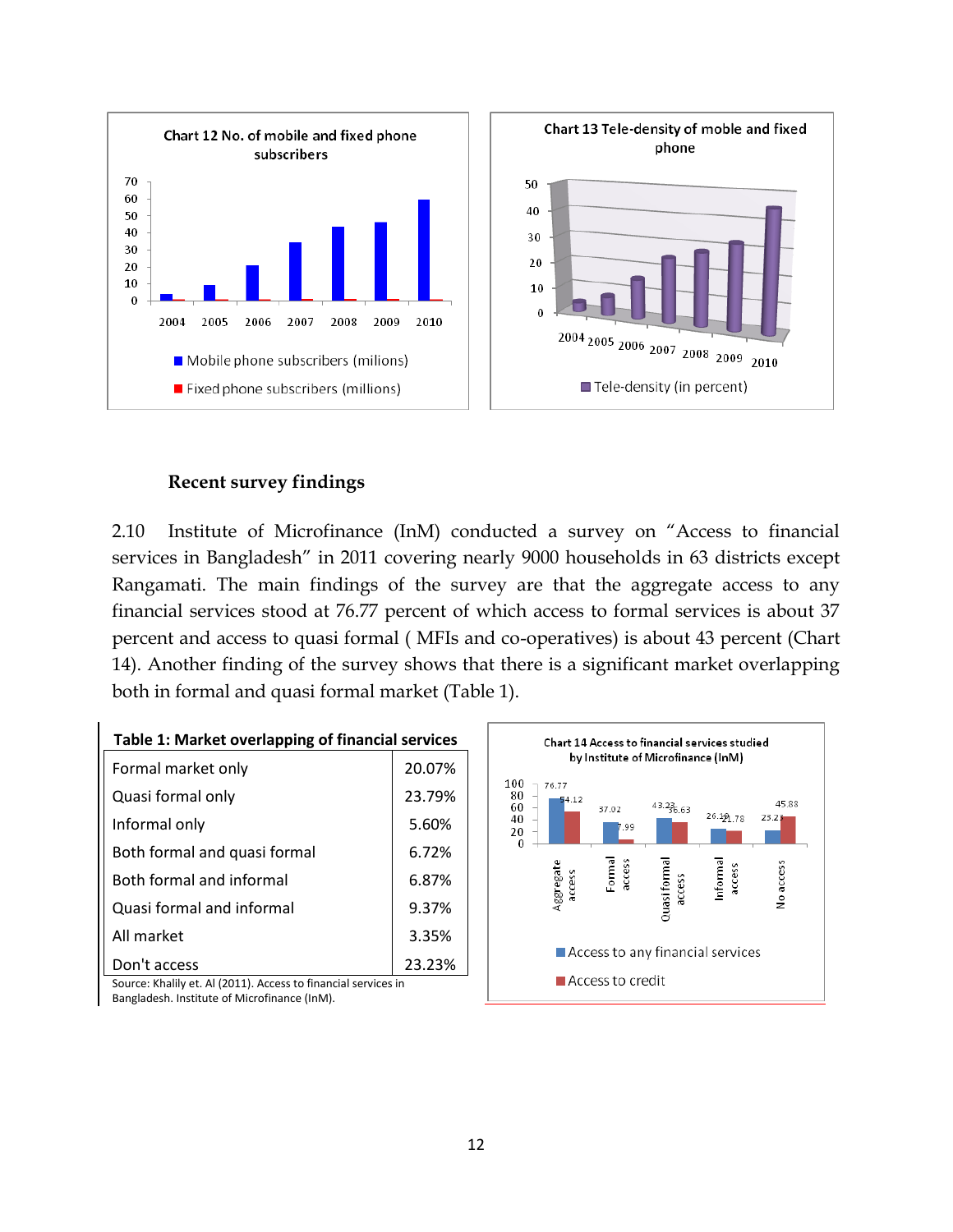#### **3. Barriers to financial inclusion**

3.1 Identifying the barriers that prevent the lower income people in the country in accessing to the financial services provide hints as to which policies could be supportive in removing the barriers and broadening access. Measures for accessibility, affordability and eligibility can indicate the extent of barriers to the financial services in terms of deposits, loans, payments, locations, technology etc.

3.2 **Poor banking infrastructure:** Keeping in view the number of financially excluded people, in Bangladesh, about half of the adult population is unbanked (48.49 percent) in terms of deposit accounts in the banks. The major barrier is geographical or physical access measuring the average distance from household to bank branch; however, the branches per 1,000 square kilometers could be used as crude indicator for providing an initial idea to the barriers of inclusion. For example, Spain has 96 branches per 100,000 people and 790 branches per 1,000 square kilometer, while Bangladesh has less than 7 branches (or ATM) per 100,000 population and about 67 branches (or ATM) per 1,000 square kilometer. A large section of the population who do not have any physical access to the banking services are in rural and remote areas in the country.

3.3 **Lack of proper documentation:** Another barrier is lack of proper documentation including ID, proof of domicile and reference letter required to open a checking or savings account in Bangladesh, where many people do not have such documentation.

3.4 **Inadequate financial literacy or education:** Financial literacy and awareness are very low in the country, particularly in rural areas; it makes a large segment of household difficult to get financial services from the banking system in terms of savings, credit and payments.

3.5 **High requirement of minimum balance:** Many institutions have a minimum account balance requirement or fee for opening checking or savings account;

13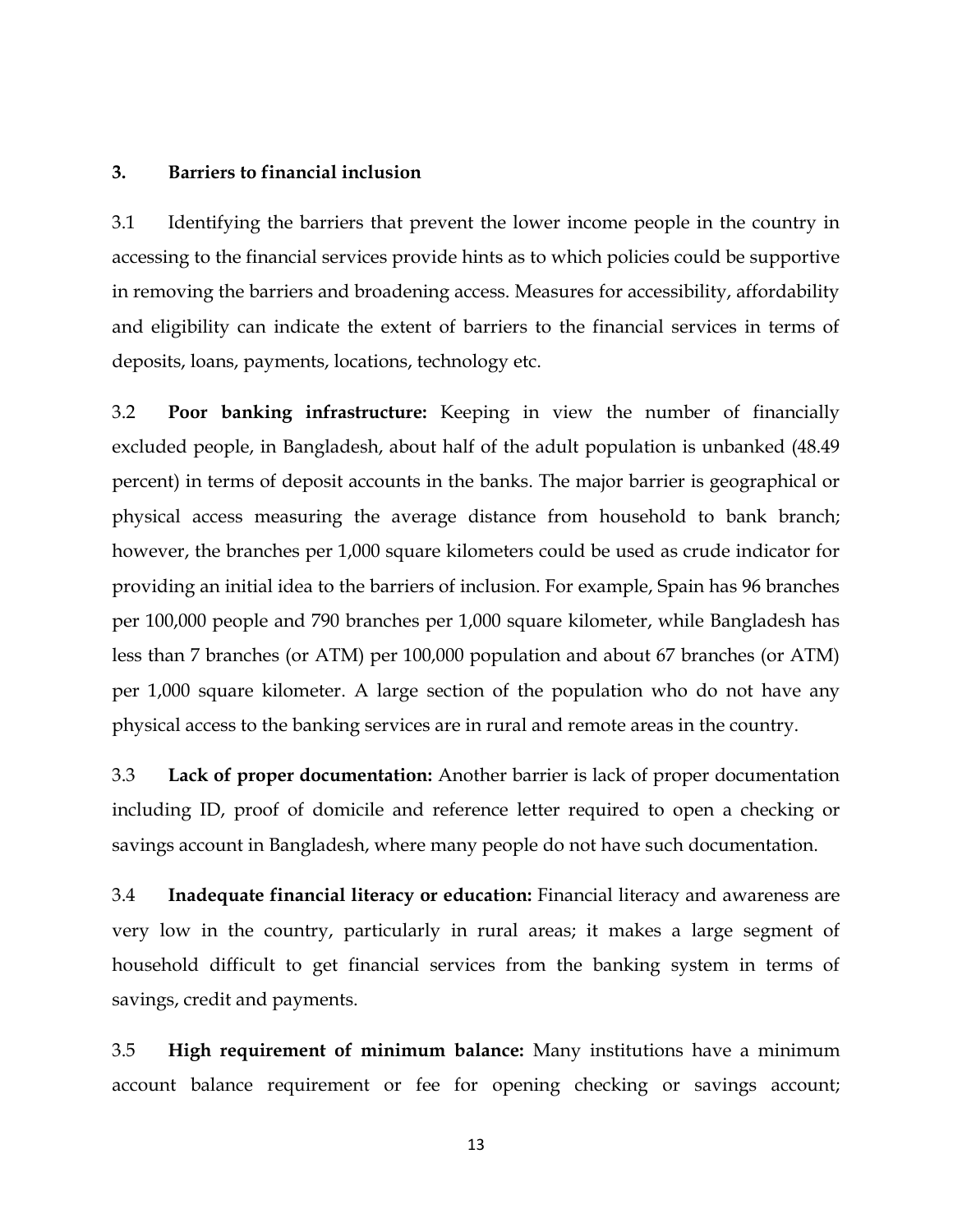consequently, many lower income people faces difficulty to maintain such balance enforcing to exclude themselves from the financial services. Though minimum amount to open a checking or savings account (2.28 and 0.89 percent of GDP per capita respectively) is lower in Bangladesh, it could be free for the poor people for broadening the extent of financial inclusion.

3.6 **Poor level of technological infrastructure:** As a competitive and cost effective strategy, major banks focuses on large scale of loans instead of providing services for small size of loan; as a result, rational business decisions prevent a major portion of people from accessing loan services including SME and agriculture loan. Promoting technological and institutional innovations as a means could expand the financial system access and usage; however, less than 4 people per 1,000 populations in the country are using credit cards indentifying the technological and infrastructural weaknesses.

3.7 **Low income:** There is still a large section of household in the country, particularly in rural areas, having extremely low level of income; therefore, those people are un-served from any financial institutions.

3.8 **Lack of suitable product structure of banks and MFIs:** Appropriate financial products need to develop in reaching the unbanked population to the formal financial system.

3.9 **High cost of product:** The cost of product of MFIs compared to that of banks (interest rate) is still high indicating another important barrier for financial inclusion.

3.10 **Absence of credit bureau and insurance of MFI borrowers:** Spreading of outreach by MFI is quite impressive in rural areas. But, there is no credit bureau for identifying overlapping borrowers and their indebtedness. At the same time, there is no micro insurance for credit borrowers.

14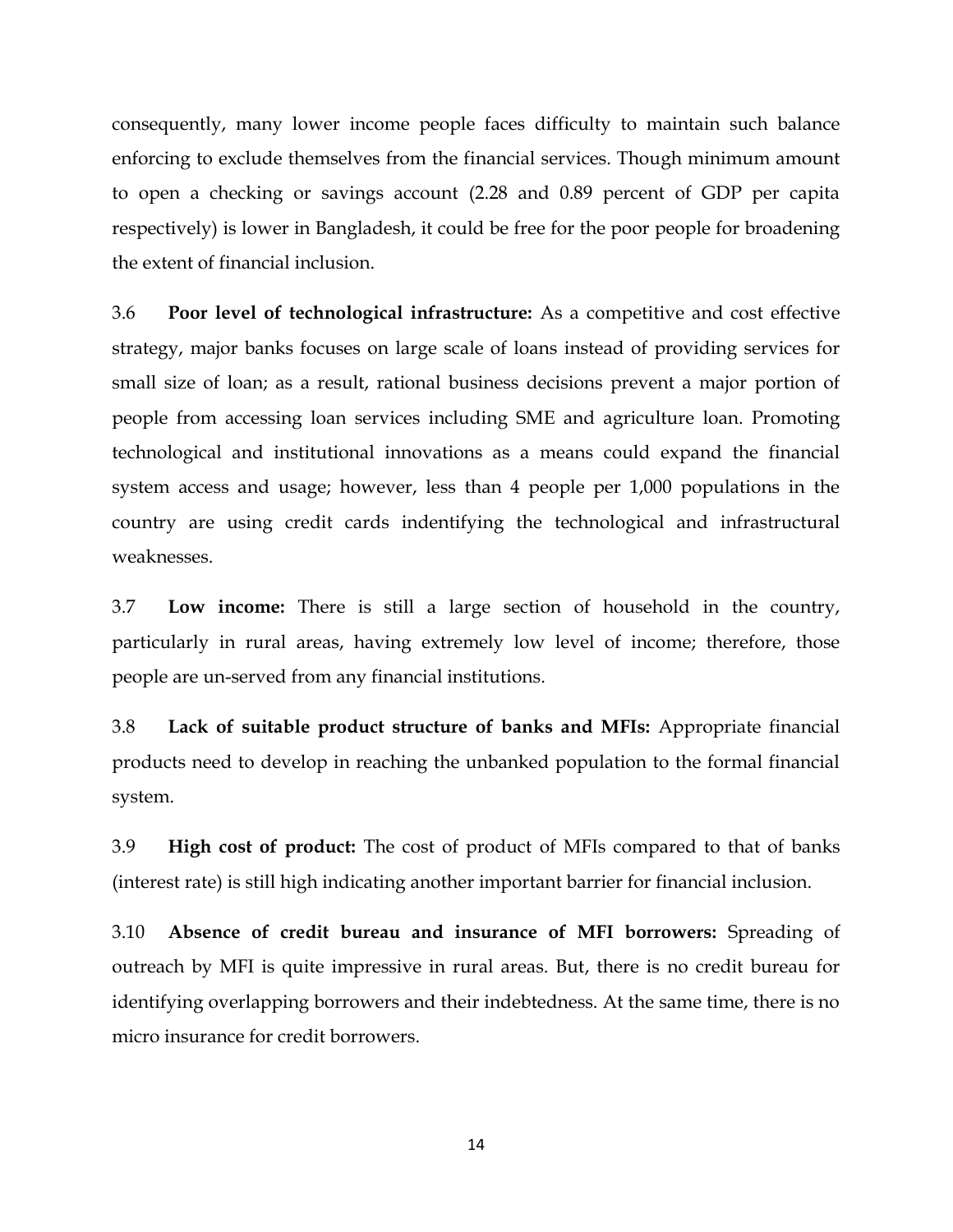#### **4. Role of Bangladesh Bank for enhancing financial inclusion**

4.1 Bangladesh government has been pursuing inclusive socio economic growth aiming at well-being for all outlined in its five year and annual development plans. Supporting the government's inclusive growth strategy, Bangladesh Bank has been pursuing financial inclusion as a policy priority for accelerated economic growth while maintaining monetary and financial stability.

4.2 Banks and financial institutions have been advised to follow BB"s financial inclusion initiatives by engaged themselves in increased lending to the underserved/un-served economic sectors and population segments, including micro and SME entrepreneurs, agricultural and other rural and urban farm and non-farm productive activities. Credit facility to farmers and small entrepreneurs, who have been a "missing middle", are also a policy priority from BB"s financial inclusion initiatives. For deepening and broadening financial inclusion, BB has also been motivating banks and financial institutions to extend their services to the physically and mentally disabled people; in other words, it conforms their CSR obligations and also creates new opportunities of viable business in new clients.

4.3 To cover about one-fifth of adult population who could not get any financial services from any regulated and supervised financial institutions, MFIs and cooperatives, BB"s policy is to encourage financial institutions, MFIs for initiating cost saving innovative partnerships and for introducing technology based financial services.

#### **5. Recent steps taken by BB for financial inclusion**

5.1 BB pursues an impressive agricultural credit policy for stimulating financial inclusion, given priority to marginal farmers; 'area approach' method for farming; women are given priority. Agricultural credit policies and norms have been changed. The policy highlights for reaching out to relatively underdeveloped areas for timely &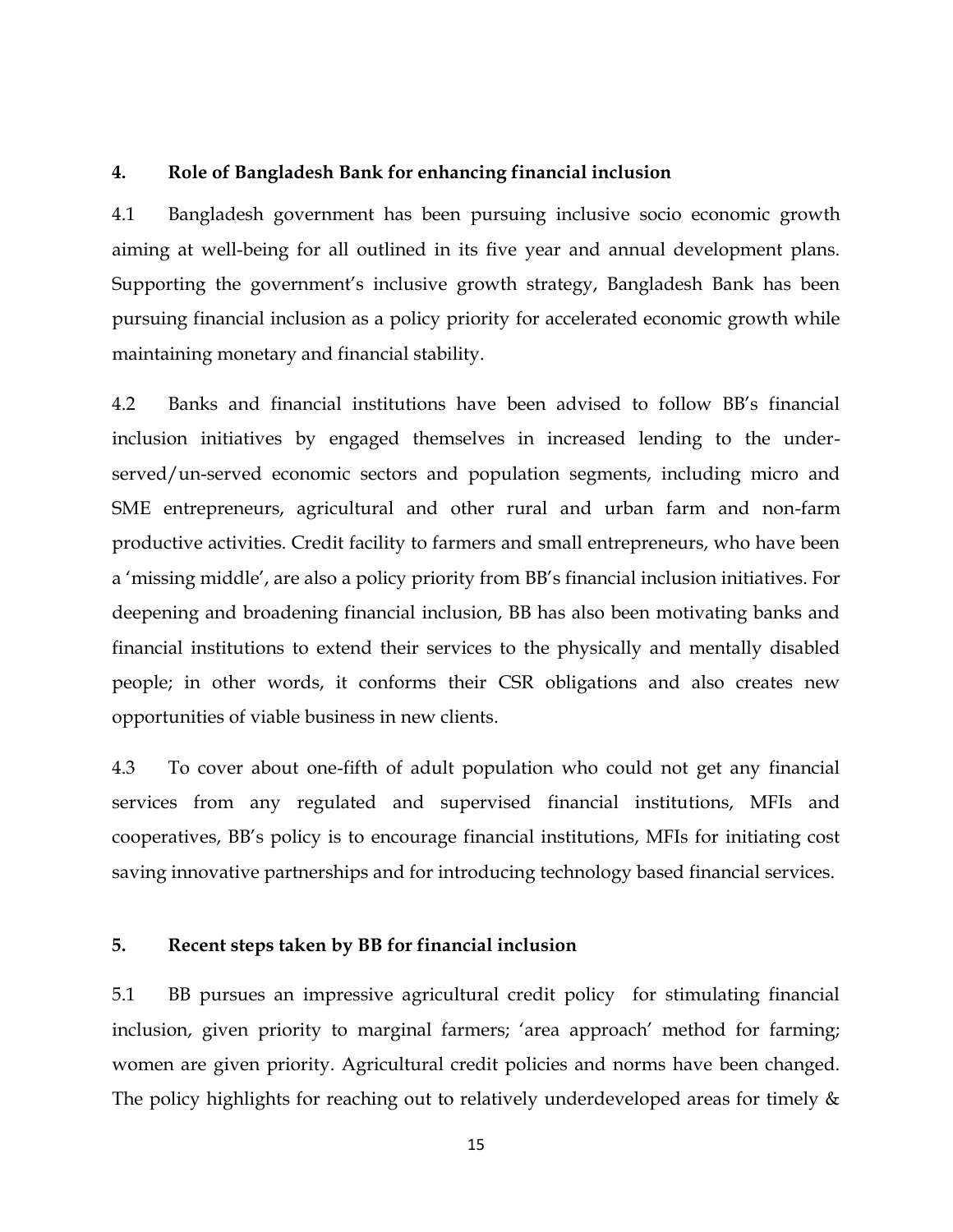hassle free delivery of adequate agricultural/rural credit to small farmers & sharecroppers. A first ever Taka 5.00 billion refinancing line has been adopted against loans to landless sharecroppers in partnership with a recognized MFI. A comprehensive monitoring strategy for agricultural credit system is being devised by simultaneous monitoring of agricultural credit system at bank level and formation of "Agricultural Credit Monitoring System" in Bangladesh Bank. In addition to maintaining existing policies for proper implementation of agricultural credit program, a good number of new pro-poor policies have been adopted. A 3-level (BB, Head office and branch office of concerned banks) monitoring system has been developed to watch credit disbursement and recovery process. Mobile phone number of each borrower is being collected for direct monitoring from the Central Bank.

5.2 A record amount of Taka has been targeted of agricultural credit disbursement in agricultural sector. Recent data show that impressive record of disbursement is achieved against the target. A record target of Taka 138.00 billion has been fixed for 2011-12, a 21.81% increase over 2010-11. An impressive record of Taka 121.84 billion had been disbursed in 2010-2011 which was around 97% of the total target in 2010-11. Nationalized Commercial banks and specialized banks disbursed of Taka 4.70 billion to 3.75 million share croppers in 2009-2010 and of Taka 7.44 billion to 4.27 million share croppers in 2010-2011 respectively. Up to 30 June 2011, BRAC disbursed of Taka 2.65 billion at 10 percent interest rate to 0.234 million sharecroppers in 171 *Upzilla* under 37 districts.

5.3 In order to cover un-served farmer by the commercial banks, BB has advised to commercial bank to open bank accounts for farmers at free of charge with initial deposits of only Taka 10; already opened around 9.5 million accounts. These accounts are being used to disburse government input subsidies to the farmers. Till to date, about Taka 7.22 billion of diesel subsidy has been disbursed to farmers by the Government through this account. These accounts will also facilitate small savings, revolving loans, remittances etc.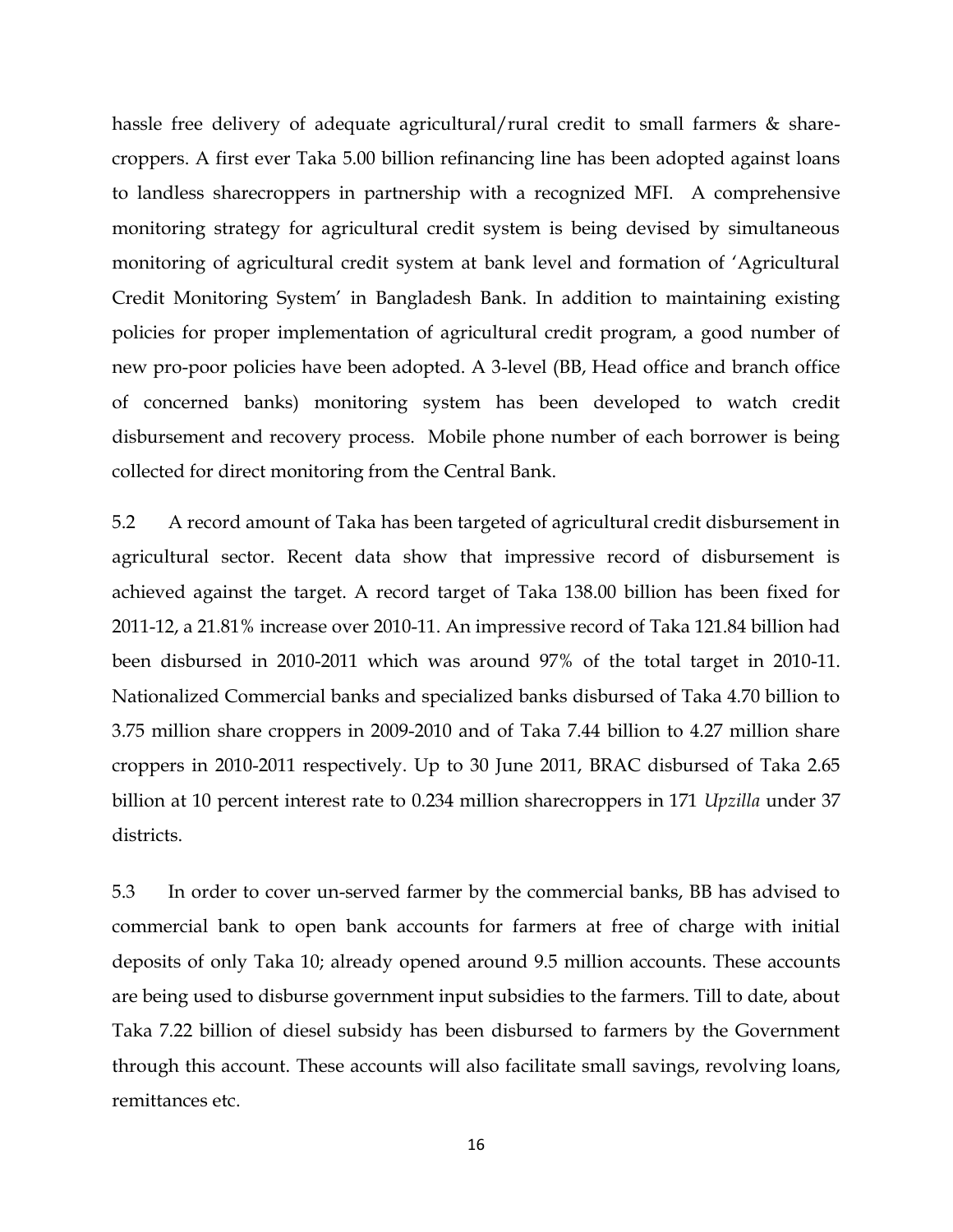5.4 A Taka 2.0 billion refinance line has been introduced in FY10 against bank loans for environment friendly investments in solar energy, biogas plants and effluent treatment plants.

5.5 In issuing new branch licenses to banks, BB has been following a policy of requiring at least one in every five new branches to be in rural locations; with a view to pushing banking services physically closer to the rural population.

5.6 BB and the GoB have adopted several remedial and promotional measures to bridge the gaps in financial inclusion. In SME financing, BB has kept refinance lines available to banks against their loans to Small and Medium Enterprises (SMEs); multilateral development partners such as the IDA and ADB are supplementing BB"s refinance lines with their co-finance. Besides, BB is allowing banks to open SME service booth in areas with no branches of the banks concerned.

5.7 In order to deepen financial inclusion, BB has formulated elaborate guidelines for SME credit. A separate department titled 'SME and Special Programs Department' has been launched to accelerate SME activities and also to enhance monitoring. BB has arranged refinance scheme of Taka 6.00 billion for small and medium enterprises; 15% of the refinance fund allocated for woman entrepreneurs. SME credit up to Taka 2.5 million can be disbursed against personal guarantee to woman entrepreneurs. In view of increasing awareness, an arrangement of SME fairs, exchange of Views session with bankers and entrepreneurs, seminars, road show have been taken throughout the country with cooperation from Banks, FIs, Chambers, Professional Bodies .

5.8 As of September 2011, about 0.24 million entrepreneurs (0.22 million male and 0.02 million woman) received loan. The cumulative SME loan disbursement stood at Taka 399.41 billion up to September 2011.

17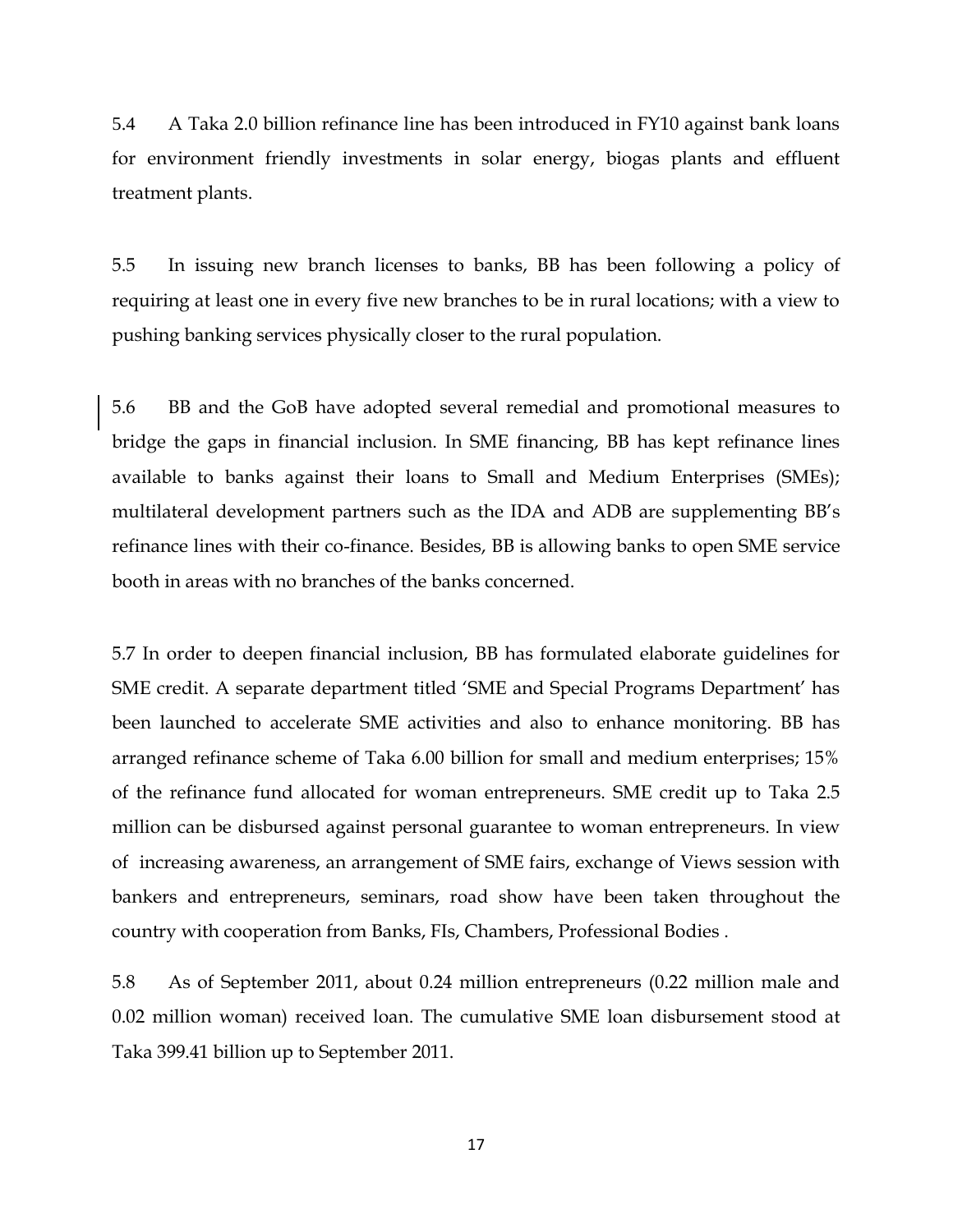5.9 The BB has also been exhorting banks and financial institutions to embrace fostering financial inclusion as a Corporate Social Responsibility (CSR) obligation. As a longer term measure towards mitigating risks in agricultural production (and hence also in agricultural financing), crop insurance has been included in the Food Policy agenda announced by the GoB.

5.10 The ongoing DFID supported BB initiative for automation of the payments system in Bangladesh, the Remittance and Payments Partnership (RPP) project, is providing impetus to initiatives in designing faster and cheaper remittance and money transfer services; broadening and deepening financial inclusion particularly of rural recipients of remittances from family members working elsewhere within or outside the country. Partial grant support incentive from a Challenge Fund of the project has already spawned and introduced in use a number of new IT based remittance delivery processes that are superior to previous arrangements in speed and affordability for users. Online automated clearing and settlement of cheques and electronic fund transfers by the Bangladesh Automated Clearing House (BACH), under BB management has gone live. It is hopefully trigger innovation of further new service packages better tailored to specific needs of different customer segments, thereby widening or deepening their financial inclusion.

5.11 The GoB has been providing from annual national budgets lending resources to MFIs (through PKSF, the apex financing agency for MFIs) for rural on- and off-farm self-employment micro and SME credit, with some gender bias towards empowerment of women. Financing lines from government budget have been made available also against loans to rural poor for their construction of basic shelter housing; in a number of schemes titled Grihayan, Ashrayan, Returning Home, and One home-One farm.

5.12 The Post Office Department of the government has of late been more actively engaging with banks and other external and internal remittance intermediaries to offer faster remittance deliveries to recipients. Regardless of however much the private sector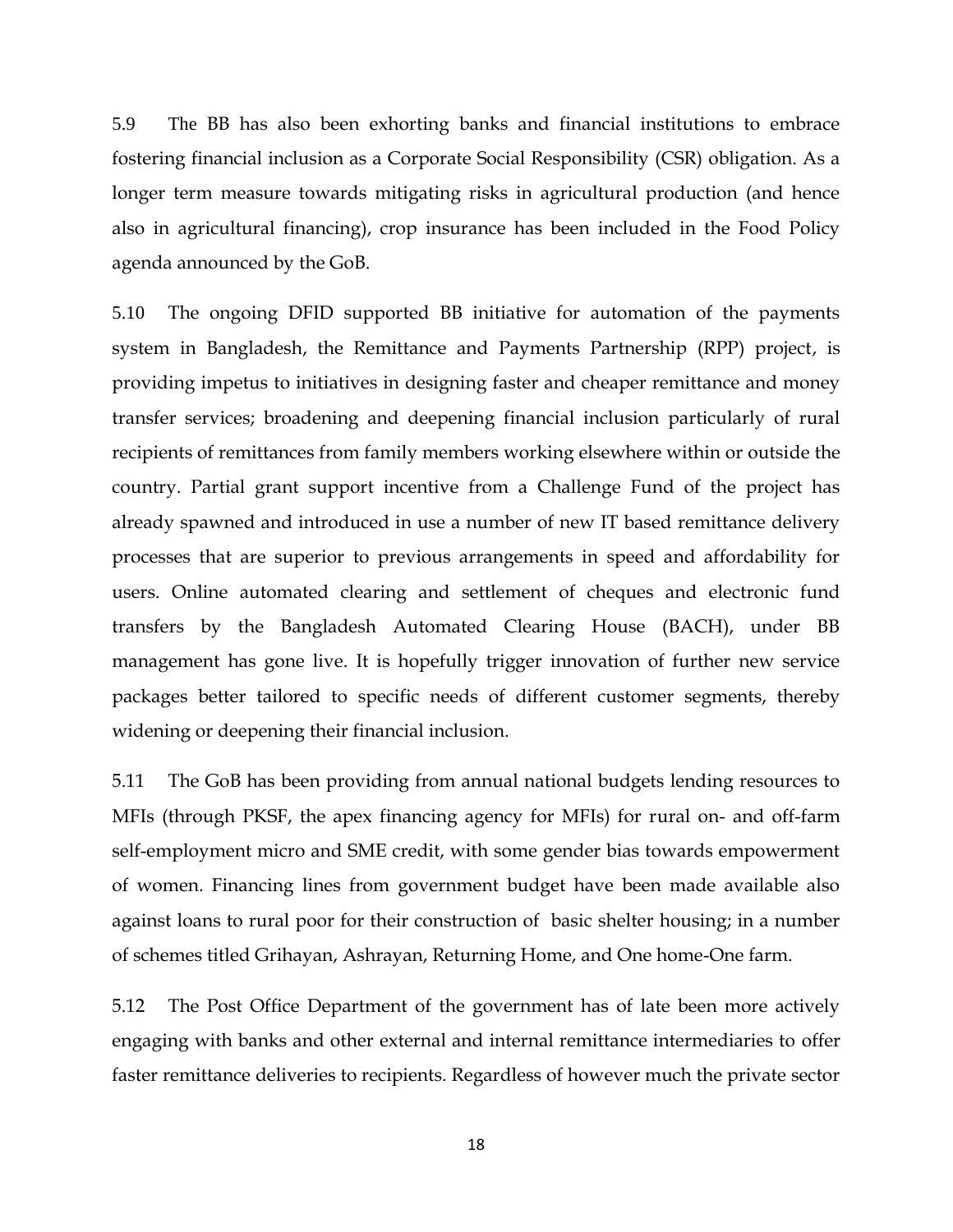remittance and mail/parcels delivery services improve, role of the publicly owned postal services is likely to remain necessary in catering to the needs of the remoter, sparsely populated areas that will be seen by the private sector as expensive and unprofitable to reach out to.

5.13 To make the banking services beneficial and easily accessible for the physically incapable people of Bangladesh, all scheduled banks are requested to designate an official as "Focal Point" at each branch of their banks.

5.14 Four state owned banks (Sonali/ Janata / Rupali/ Agrani Bank Ltd.) and two specialized banks (BKB/ RAKUB) are advised to disburse agricultural credit with priority among the physically handicapped people individually/ jointly as well as to follow the regulations approved by themselves for special microcredit in order to make them self- reliant and to bring them in the main stream of economic activities. The banks have to adopt the correct monitoring system so that the physically handicapped people are not hassled and the Compliant and Monitoring Cell of the banks will monitor this regularly.

5.15 Considering contribution of the farmers to the economic activities, specially in agricultural activities, it has been decided that a farmer can open deposit account at any state-owned commercial and specialized bank against national ID card/birth registration card and agricultural equipment assistance card issued by the Department of Agricultural Extension. There will be no bindings for maintaining minimum balance on the said account and banks shall not impose any charges/fees on these accounts.

5.16 Strategy and policy pronouncements of developing economies like Bangladesh can clearly articulate commitment to inclusive economic growth to open up blocked advancement opportunities for the disadvantaged population segments of the society. The longer term Perspective Plan and sixth Five Year Plan of GOB articulate this commitment.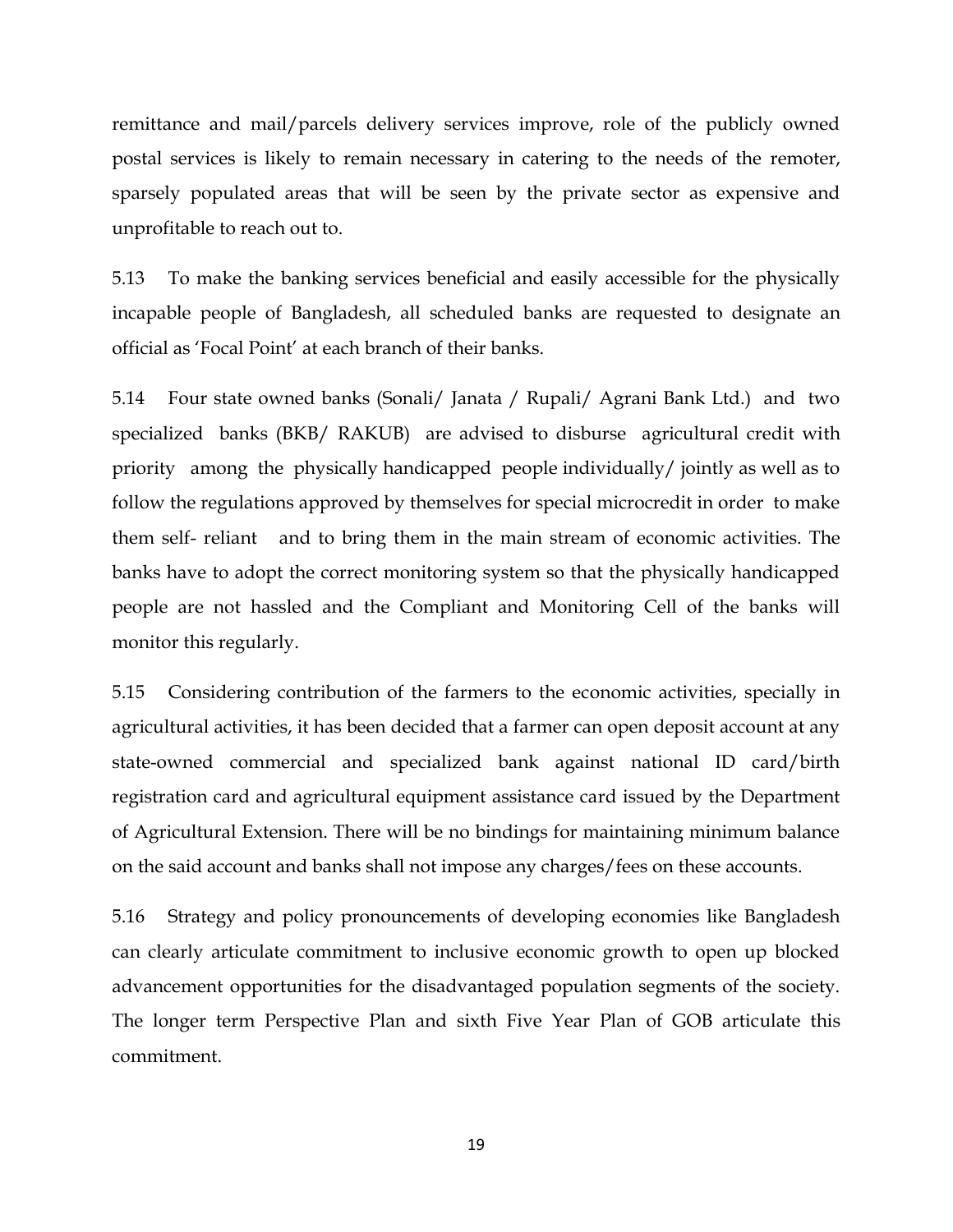### **6. Policy measures/recommendations for broadening the level of financial inclusion in the SAARC region**

6.1 South Asia"s population of more than 1.5 billion has a high concentration of poverty-ridden people including small farmers, micro and small entrepreneurs. Despite there being substantial expansion of microfinance and SME activities in different parts of the SAARC region, a number of people are still extremely poor. The central banks of the SAARC region can initiate policies targeting low income populations by introducing agriculture and rural programs under a comprehensive monitoring strategy. In this regard, loans to sharecroppers and small enterprises introduced by the BB has been contributing not only to achieving wider coverage of financial inclusion in Bangladesh but also to reducing the high dependence of small and marginal farmers on noninstitutional sources. Moreover, the Microcredit Regulatory Authority (MRA), the regulatory and monitoring body for microfinance institutions in the country, has capped MFI interest rates.

6.2 Recent global financial crisis identifies the weaknesses of financial markets routed in institutional flaws like absence of good credit appraisal, risk management etc. An efficient and organized financial sector can contribute to economic growth through savings mobilization and capital formation. Governments and central banks have an important role to play to avoid pervasive market failures and financial inclusion could help overcome frictions in the market mechanism by expanding coverage to poor and underprivileged people. A comprehensive plan for the financial sector may be undertaken by the monetary authorities of SAARC countries to provide access to those who are excluded from formal financial systems.

6.3 Technology is now playing a key role in the banking services in terms of cost and time efficiency; moreover, outreach population and credit delivery in rural areas can be addressed easily through technology. The issue of technological innovation and its infrastructural development needs to be a priority for the countries in this region for